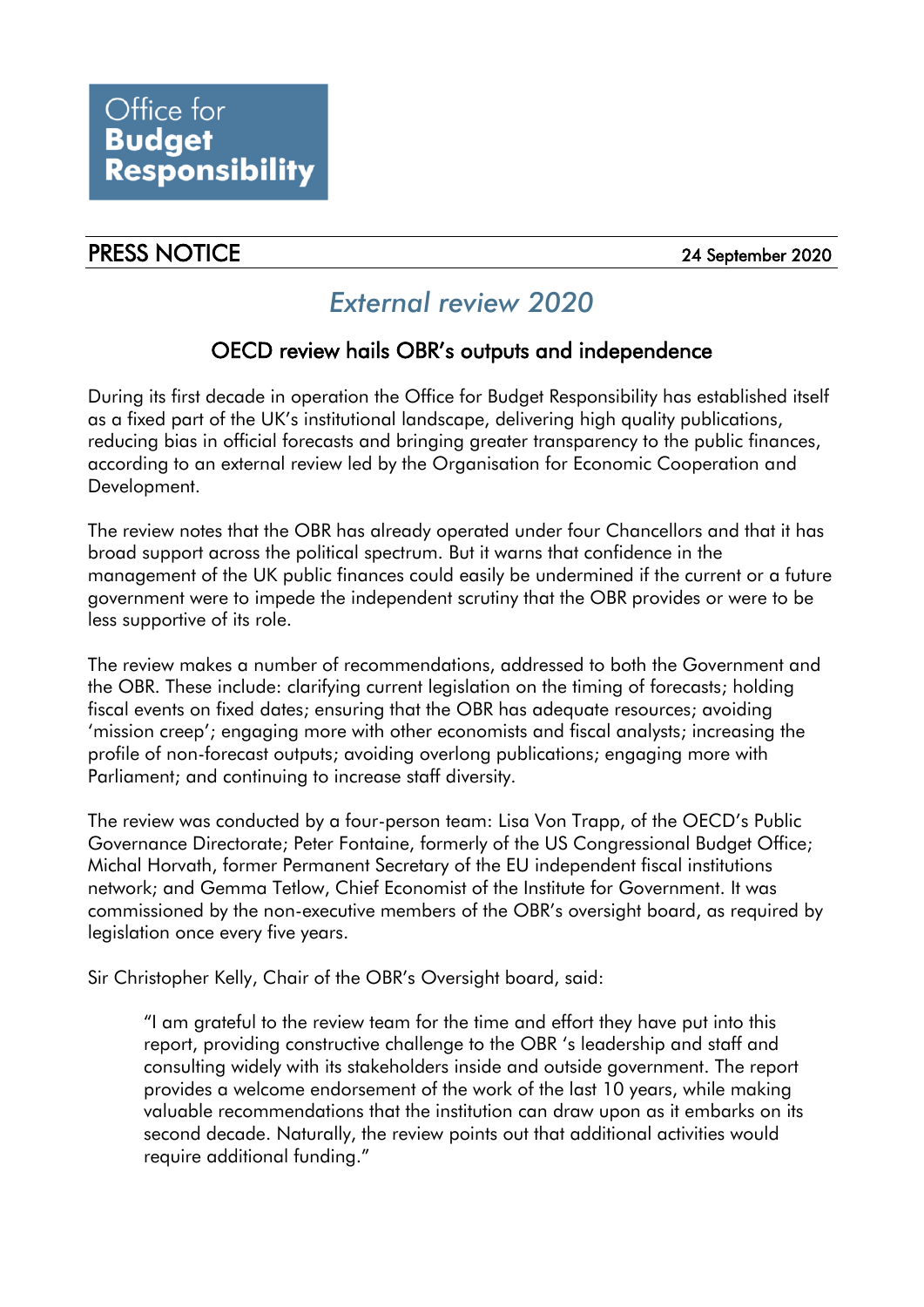Robert Chote, who steps down as Chairman of the OBR at the end of next week, added:

 "The recommendations in this report will provide valuable food for thought, but I am delighted that the overall message is so positive – this reflects the hard work and professionalism of the staff and BRC members with whom I have had the privilege of working over the past decade. Quite understandably, the last few months have seen the Government make exceptional policy interventions in exceptional circumstances, but the report rightly emphasises that continued confidence in the management of the public finances will require a return to robust forecast processes and proper policy scrutiny".

The review's findings include:

- • "Publications are of high quality, meeting and surpassing international standards, and comparing favourably with peers."
- "The OBR has a particularly strong reputation for independence."
- • "The organisation's focus on being scrupulously transparent has played an important part in building its reputation"
- • "The OBR has earned the respect of peer institutions and is considered by many a model independent fiscal institution."
- • "Stakeholders report that the OBR has made the greatest impact in terms of fiscal transparency and that they have higher trust in the 'numbers'"
- • "Well-governed with strong, competent leadership, supported by a highly capable and professional staff."
- • "It has achieved the goal of reducing bias in the official economic and budgetary forecasts"
- which is a mark of quality and depth" • "The *Economic and fiscal outlook* is comparable to similar [Netherlands] CPB output,
- • "The OBR has been at the forefront of the discussions among IFIs on uncertainty surrounding forecasts and on communicating such uncertainty"
- • "The OBR's *Fiscal sustainability report* represents leading practice in the IFI community along several dimensions."
- • "The *Forecast evaluation report* stands out in the international context in terms of the level of detail provided and the thoroughness with which the annual report seeks to identify the sources of forecast errors. The work in this regard… is unparalleled in the IFI community"
- • "The *Fiscal risks report* is a unique and inspirational initiative for the OBR's European peers…although it has naturally faced some criticism and debate"
- • "The OBR's extensive review of costing information compares very favourably with the highest international standards."
- • "The success of the OBR's focused communications strategy can be seen across different entry points to the public debate"
- "The OBR stands out among peer IFIs in terms of media coverage"

Among the risks identified:

 • "It is important that the government commit to well-set-out timetables for the forecast and policy scrutiny process that it then observes"